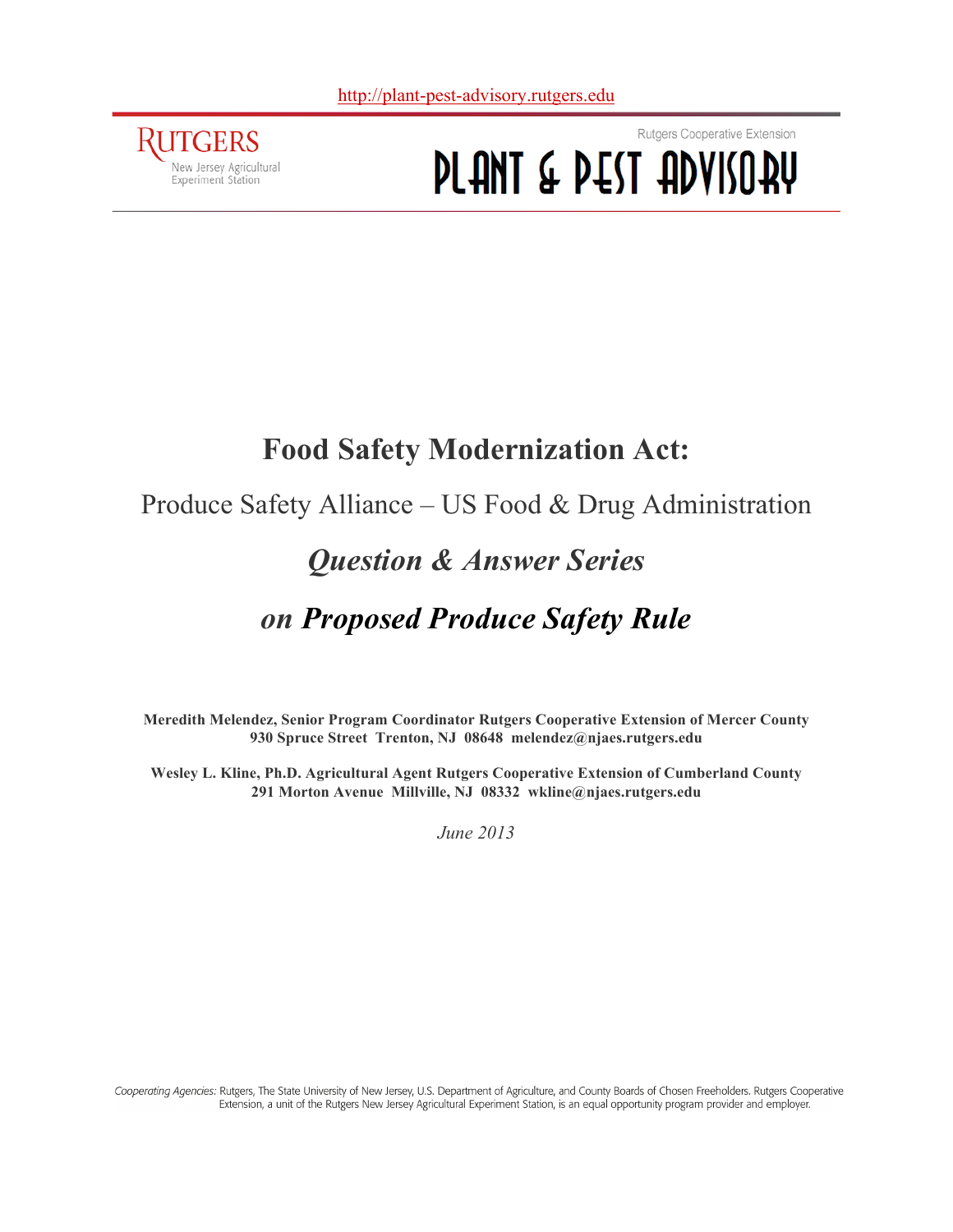The **Food Safety Modernization Act** passed by congress in 2010 has five main components which affect fruit and vegetable growers:

- **1.** Standards for the Growing, Harvesting, Packing and Holding of Produce for Human Consumption (Produce Safety Rule)
- **2.** Preventive Controls for Human Food
- **3.** Foreign Supplier Verification Program
- **4.** Preventive Controls for Animal Feed
- **5.** Accredited Third Party Certification

The first two are open for public comment until September 16, 2013. Below is the information summarized from various conference calls with the Food and Drug Administration on the Produce Safety Rule.

# **Standards for Produce Safety Proposed Rule**

The Produce Safety Alliance hosted a number of conference calls focusing on individual subparts of the proposed Produce Safety Rule of the Food Safety Modernization Act (FSMA). These calls allowed growers, Extension educators and industry representatives the opportunity to ask questions about the rule. There is much that requires clarification with this rule and there are many areas that need comment from the industry. Information on how to comment is at the end of this document. Subparts of the Proposed Produce Safety Rule that were covered during the Food and Drug Administration (FDA Q&A) conference calls were:

Understanding Exemptions, Subpart A Agricultural Water, Subpart E Biological Soil Amendments, Subpart F Domestic and Wild Animals, Subpart I Growing, Harvesting, Packing, & Holding, Subpart K Equipment, Tools, Buildings, & Sanitation, Subpart L Health, Hygiene and Training for Workers, Subpart D Recordkeeping, Compliance, & Enforcement, Subpart M

The Q&A sessions with the FDA are highlighted below in a question and answer format. You can access audio recordings of each call at the [Produce Safety Alliance](http://producesafetyalliance.cornell.edu/news.html) webpage.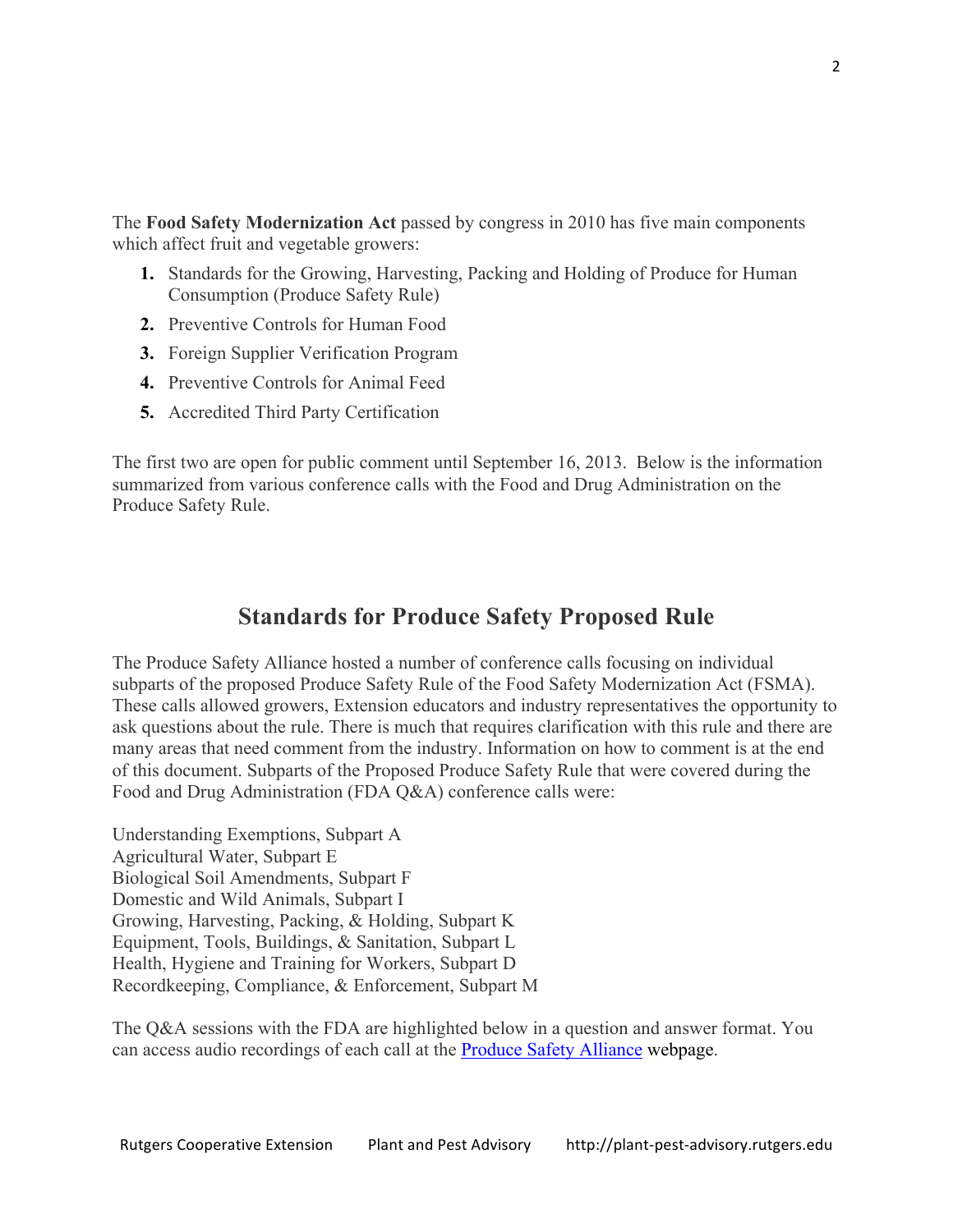# **UNDERSTANDING EXEMPTIONS (Subpart A**)

#### **1. How are average annual sales for a farm calculated?**

"Food" is defined as any and all food produced for human (including chewing gum) or animal consumption (corn, wheat, soybeans etc.) on a farm. This definition is derived from the FDA Food, Drug and Cosmetic Act part 201F. This definition is important in determining a farms need for compliance with the FSMA produce safety rule. All farms need to know what qualifies as food sold on their farm and the dollar amount of food sold. If your farm sells more than \$25,000 of food (as defined above) and the majority of your sales are to wholesale buyers, you will need to comply with this rule. Much discussion took place during this conference call since "food" defined this way includes field crop production. The rule as it currently stands will affect many NJ farms.

For example: A farm produces soybeans and field corn on 90% of its land and uses 5% of that land for vegetable production. The fresh produce grown on the farm is sold at their farm stand. More than 50% of the food produced on the farm is sold into the wholesale grain market and therefore the farm must comply with the FSMA produce rule.

The question was posed about when livestock becomes a food sale. If the animal is sold live it is not a food sale, once the animal is killed and then sold it qualifies as a food sale.

#### **2. Farm Facility (Packinghouse) Registration, are farms exempt?**

Farms that grow and harvest their own product are exempt from the facility registration rule. If the farm purchases product from another farm to sell at their own retail operation and/or via wholesale transactions they are then considered a facility and are required to register.

#### **3. At what point does the FDA Preventive Controls rule apply to a farm?**

If you don't grow it, but you sell it, the preventive control rule applies to you. If you are growing fruits and vegetables and then doing anything beyond standard practices to prepare that fruit or vegetable for sale as a whole product, the preventive control rule applies to you. Drying, baking, cutting, and mixing products all fall under the preventive control rule.

#### **4. Are there any exemptions to the labeling of product to be sold?**

All products that are harvested to be sold will need to comply with the labeling portion of the proposed rule, regardless of a farms exemption from the FDA Proposed Produce Food Safety Rule. Any packaged produce must be labeled with the farm name and business address on the master container. Produce grown for direct market sales does not need to be labeled but the farm name and street address do need to be prominently displayed at the point of sale location. A sign or banner with this information is acceptable.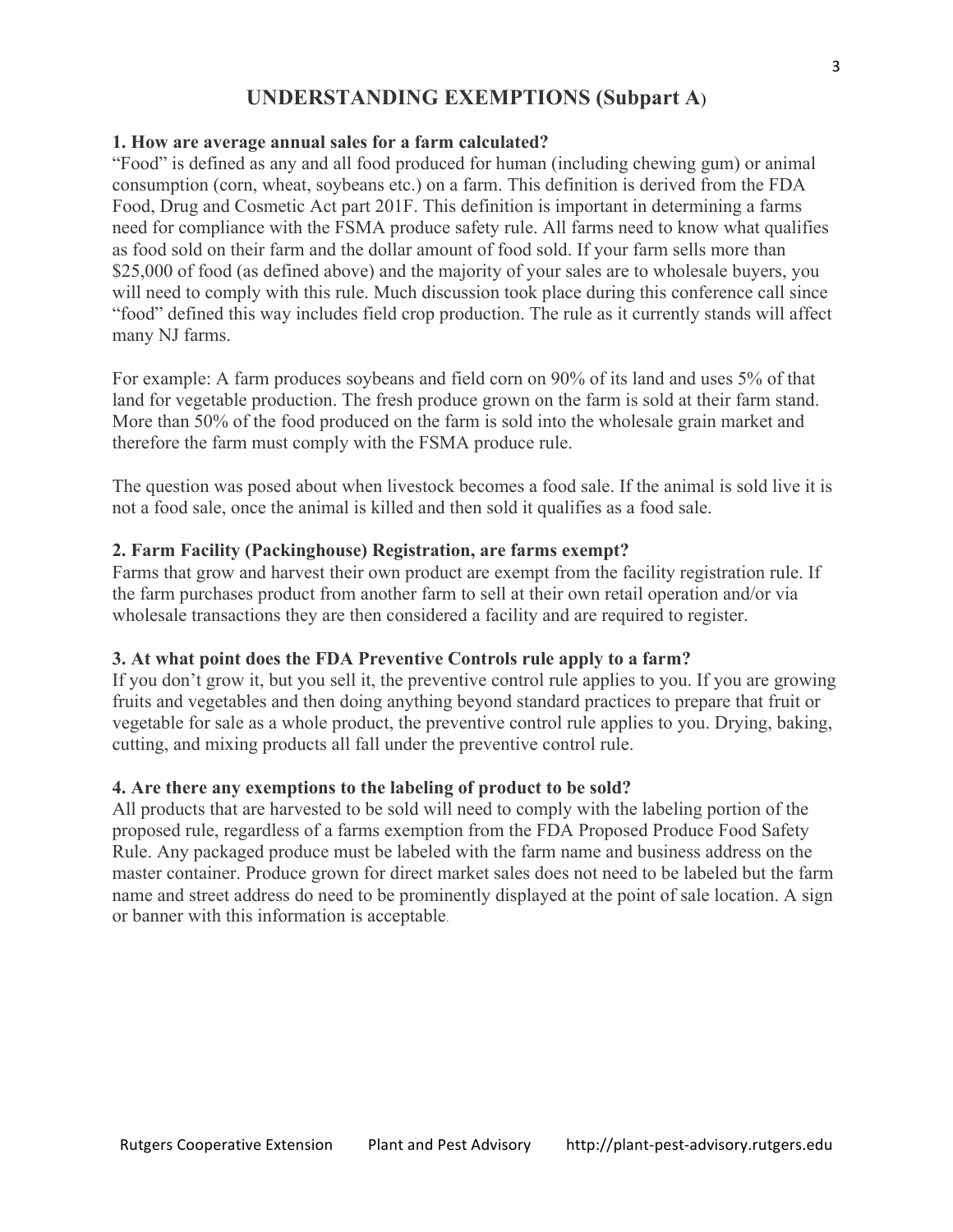# **AGRICULTURAL WATER (Subpart E)**

#### **1. What is defined as agricultural water?**

Agricultural water is defined as water that is intended to, or is likely to, contact covered produce or food-contact surfaces, including water used in growing activities (including irrigation water applied using direct water application methods-overhead, water used for preparing crop sprays and water used for growing sprouts) and in harvesting, packing and holding activities. Essentially if water used on the farm is going to or has the potential to contact a product that is not exempt from this rule that water is subject to the requirements of this rule.

Water that does not have the potential or intent to come in contact with produce covered by this rule is considered indirect water and is not subject to this rule. Drip irrigation would be considered indirect.

#### **2. How often should agricultural water be tested?**

Municipal water does not need to be tested. A copy of the municipal water analysis is sufficient. Well water should be tested at the beginning of the production season and every three months when in production. For surface water, there are two options. Water that is pumped from a well into a holding pond would need to be tested once a month and water from streams, lakes, rivers, ponds, etc. would need testing at least every seven days.

#### **3. What do you do if your generic E. coli water test results come back higher than they should?**

This question was asked in regards to the Food Drug and Cosmetic Act rule which states that if a food product is contaminated with a human pathogen the crop is deemed adulterated. A crop that has been irrigated with water that is later shown to be above the accepted generic E. coli standard is not considered adulterated since generic E. coli is not a true indication of the presence of pathogenic E. coli. In this case the grower would need to stop using that water source, identify the problem and fix it or treat the water before he/she could begin using that water again.

#### **4. When is it OK to use water with generic E. coli levels above the stated thresholds?**

Many growers use water that has known levels of generic E. coli, including water from ponds, streams, snow melt, and other types of surface water. Drip irrigation and sub-surface methods of irrigation are acceptable forms of irrigation for surface water. The question was posed regarding root vegetables, was sub-surface irrigation considered as not having contact with the produce? The FDA seeks comments from growers using these types of irrigation methods with root crops so that it can better understand production practices and therefore contamination risks.

Generic E. coli thresholds for agricultural water according to the FDA proposed rule: Average 5 sample mean of 126 CFU per 100 ml water and no more than 1 sample above 235 CFU per 100 ml water.

#### **5. Is frost protection water included in this rule?**

If the frost protection water is coming in contact with a harvestable product than yes, it is covered by this rule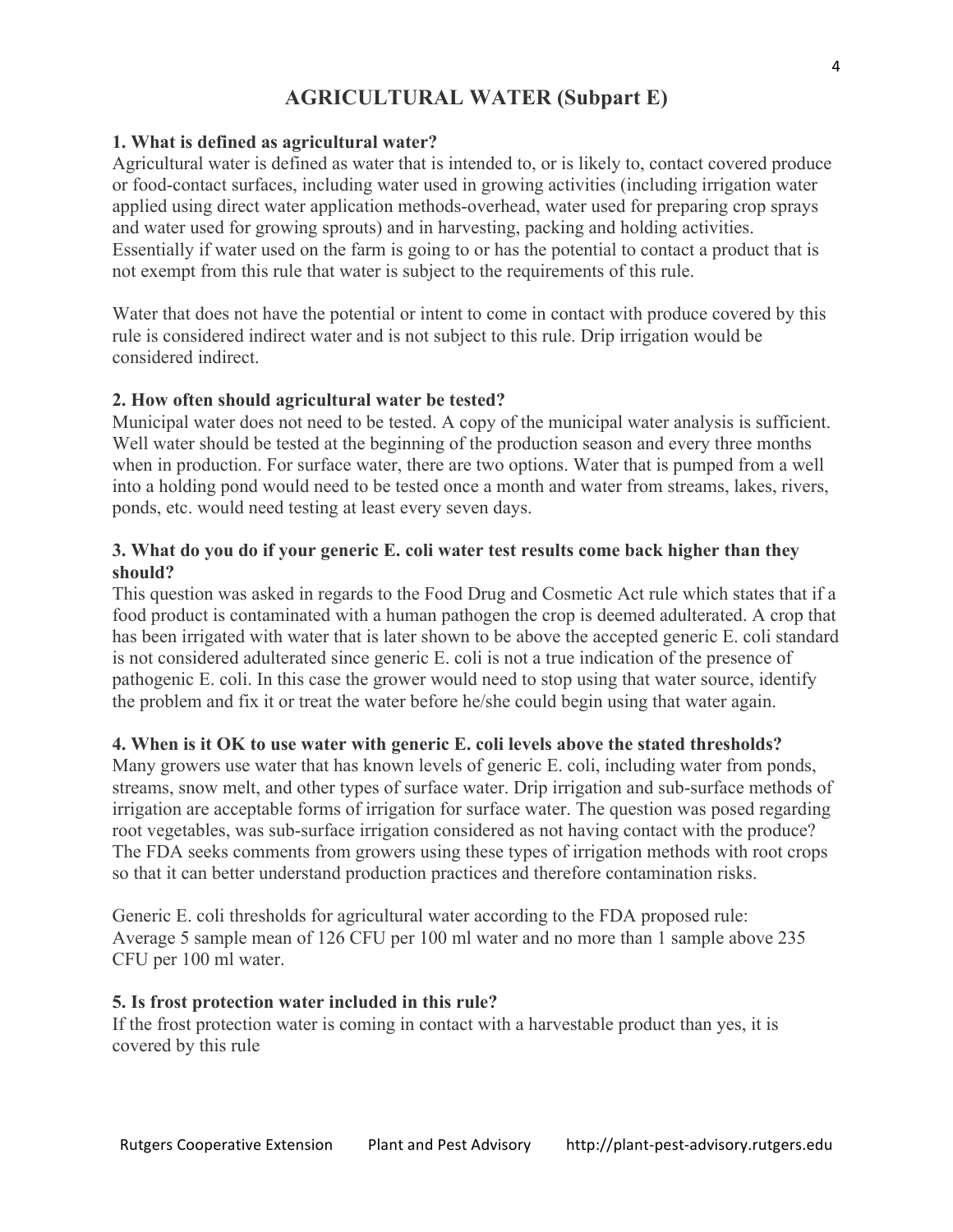# **BIOLOGICAL SOIL AMENDMENTS (Subpart F)**

#### **1. If raw manure is applied to a field and then plastic is laid prior to seeding or transplanting is this a practice that is accepted to reduce the days to harvest to zero?**

The only situation where raw manure can be applied to a production area and a zero days to harvest would be applicable would be if there was no possible way for that raw manure to touch the harvestable product. Growers must consider the ability of the manure to splash onto the crop during rains or watering as well as the ability of dust to travel onto the crop.

## **2. Was there an attempt to create formulas based on different types of manures (horse, sheep etc.)?**

The FDA recognizes that there are different levels of risk associated with varying types of manures and production methods. The FDA decided to use the most restrictive measures. The FDA does encourage growers to utilize the ability to create alternatives to the rule when there is scientific evidence that alternative practice would be an acceptable alternative.

# **3. Is domestic animal waste considered to be of animal origin as covered in the rule?**

Yes, it is considered animal manure.

### **4. How are composts that are made from vermiculture and/or cured or cold composted for several years affected by the rule?**

These types of composts will need validation of die-off of human pathogens in order to prove that they meet the standards of the proposed rule.

## **5. What is required of purchased composts to verify that they meet the standards of the proposed rule?**

A certificate of conformance from the producer is needed.

# **6. If you are producing your own compost and using it yourself, is testing required?**

No, testing is not required when you are producing compost for your own use. USDA NRCS and the EPA-California have documents that outline compost production methods that would meet the standards of the proposed rule. Growers are encouraged to adopt these methods of composting so that there is a multiple hurdle approach to reducing pathogens.

# **7. If windrows are only turned two times how would that compost be classified?**

It would not have completed the needed turning and would be considered raw manure and therefore need to comply with the raw manure standards.

# **8. Are blood meal, bone meal etc. considered to have already completed a kill step?**

These amendments are considered biological and of animal origin. Validated procedure info is needed in order to qualify for the zero days to harvest. A certificate of conformance is needed, but this information may also be found on the product label. (This type of documentation is acceptable.)

### **9. How does the National Organic Program (NOP) and FSMA differ on composting regulations?**

The FDA looked at the NOP regulations when creating FSMA. FDA also reviewed literature that was published after the NOP standards were put into place. The FDA recognizes that composting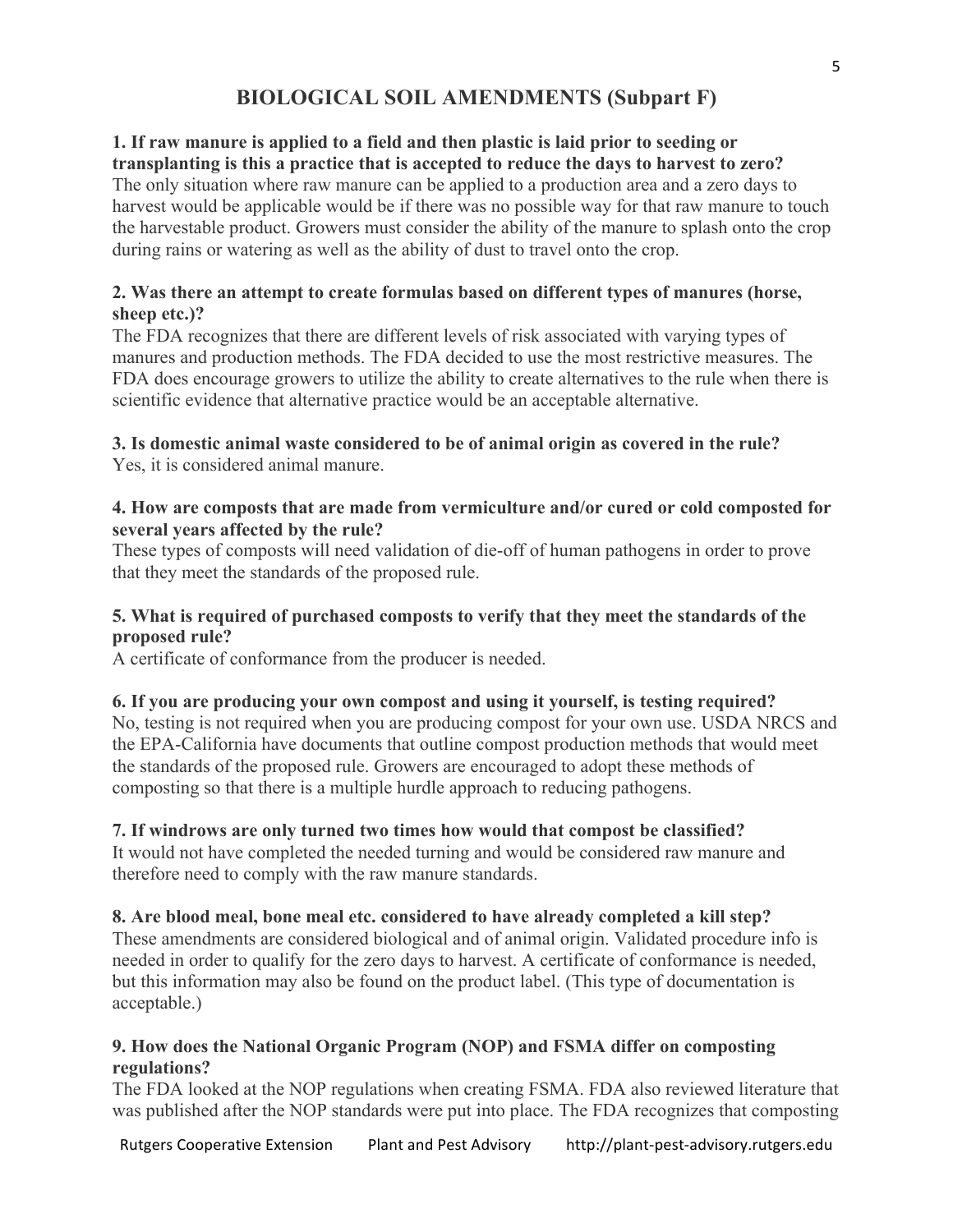reduces a significant, but not complete, amount of pathogens. The FDA decided to add 45 days to the timing. This additional time should not affect a significant number of farms.

# **10. NOP states that manure should be tilled into the soil 3-4 months prior to harvest, why does FSMA not state this as well?**

If the FDA had information on a validated study showing that tillage adequately reduced pathogens in the soil they would consider it. The FDA does seek comments regarding tillage and raw manure use.

## **11. Why is there such a difference in the NOP standard of 120 days and FSMA standard of 9 months from application to harvest?**

The FDA found little scientific basis for the 120 day wait time. The FSMA rule needs to be universally applicable. Again, we expect that some groups will need to rely on the scientifically based alternative methods to the rule.

#### **12. If there is enough science and comment to validate the 120 days from raw manure application to harvest time frame will the FDA be willing to change the rule as it stands now?**

Yes, provided there is enough scientific information to validate the 120 day wait time.

# **13. What exactly qualifies as an alternative method?**

An alternative method is expected to be used by a community/group of growers whose production practices are similar. The foundation of this alternative method is scientifically validated research data on specific production practices.

# **14. There does not seem to be a lot of funding out there to research alternative methods and to document practices. Will funding become available?**

The FDA encourages researchers and groups to utilize USDA NIFA and Block Grant funds. Large groups should pool their resources to fund production practice research.

# **15. The 9 month waiting period is a hardship, did the FDA take into consideration the short growing season experienced in some regions?**

Yes, this is a good reason to put regional alternative methods into place. Growers are encouraged to use compost rather than raw manure.

#### **16. Extension labs are experiencing a high number of requests for microbiological testing resources, but there is little funding to support equipment and supplies. Will there be funding for labs?**

There is funding for FSMA technical assistance in NIFA alternatives grants. The contact for food safety at NIFA is Jodi Williams.

#### **17. The animal feeds rule is expected to impact raw manure use on farms. When can we expect to see that rule released?**

We do not know, but is should be soon. There will be interplay between the two rules and this is in part why the comment period has been extended 120 days.

# **18. Is FSMA set up to incorporate new research as it becomes available?**

Yes, the alternative methods provision allows for this.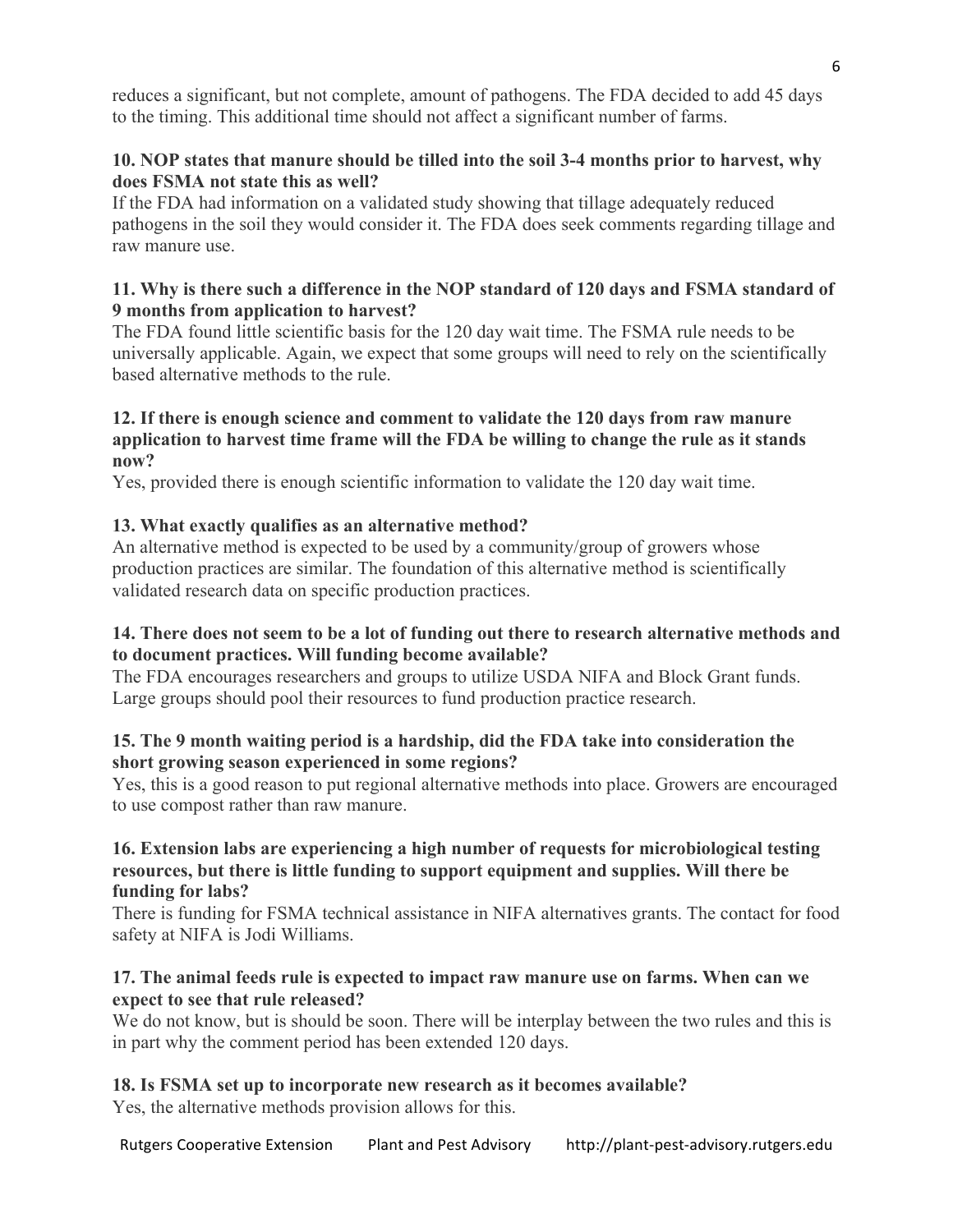# **DOMESTIC AND WILD ANIMALS (Subpart I)**

## **1. The phrase "growers will act appropriately" is used regarding potential contamination from animals on the farm. This phrase is very vague; will there be guidance from the FDA detailing what is "appropriate" action?**

We did not want to give concrete metrics because we wanted there to be flexibility within the rule for growers. Currently we have a company contracted to prepare technical data which the FDA will then use to prepare guidance documents.

#### **2. If a grower does not "act appropriately" what will the penalties be? Growers are expected to take all measures reasonably necessary to prevent cross-contamination.**

Unsanitary conditions are a violation of the act. Section 401-A1 contains pathogen compliance information and section 402-A4 contains information on the course of action should unsanitary conditions be found. Inspectors will not be looking for deer or birds but will be looking for fecal material that is left by them. The question is will this fecal material come in contact with or be likely to come in contact with the product? Growers should avoid this situation.

### **3. Will there be an opportunity for input into the governing guidance document?**

Yes, we are tracking questions now and this will help inform the rule making and inform the guidance documents. The guidance documents are non-binding and can be easily changed. Comments will always be accepted on the guidance documents.

### **4. When will these guidance documents become available?**

Soon after the final rule is published.

# **5. Deer droppings are not always evident, how do you monitor large areas of land?**

We want to leave it up to your judgment; you should deem what is appropriate.

# **6. Will thresholds be developed, such as number of pellets per acre acceptable?**

No. We do not want to do this; we are looking at the potential for commodity contamination. We suggest that you review commodity specific guidance documents (leafy greens, green onions, fresh culinary herbs, etc.) that are already in existence and apply them to your situation . Obviously if fecal material is observed in direct contact with the produce it should not be harvested.

# **7. Is product testing required?**

No product testing is required.

# **8. When the guidance document is released will it first come as a draft?**

Yes, it will be released as a draft through the federal register.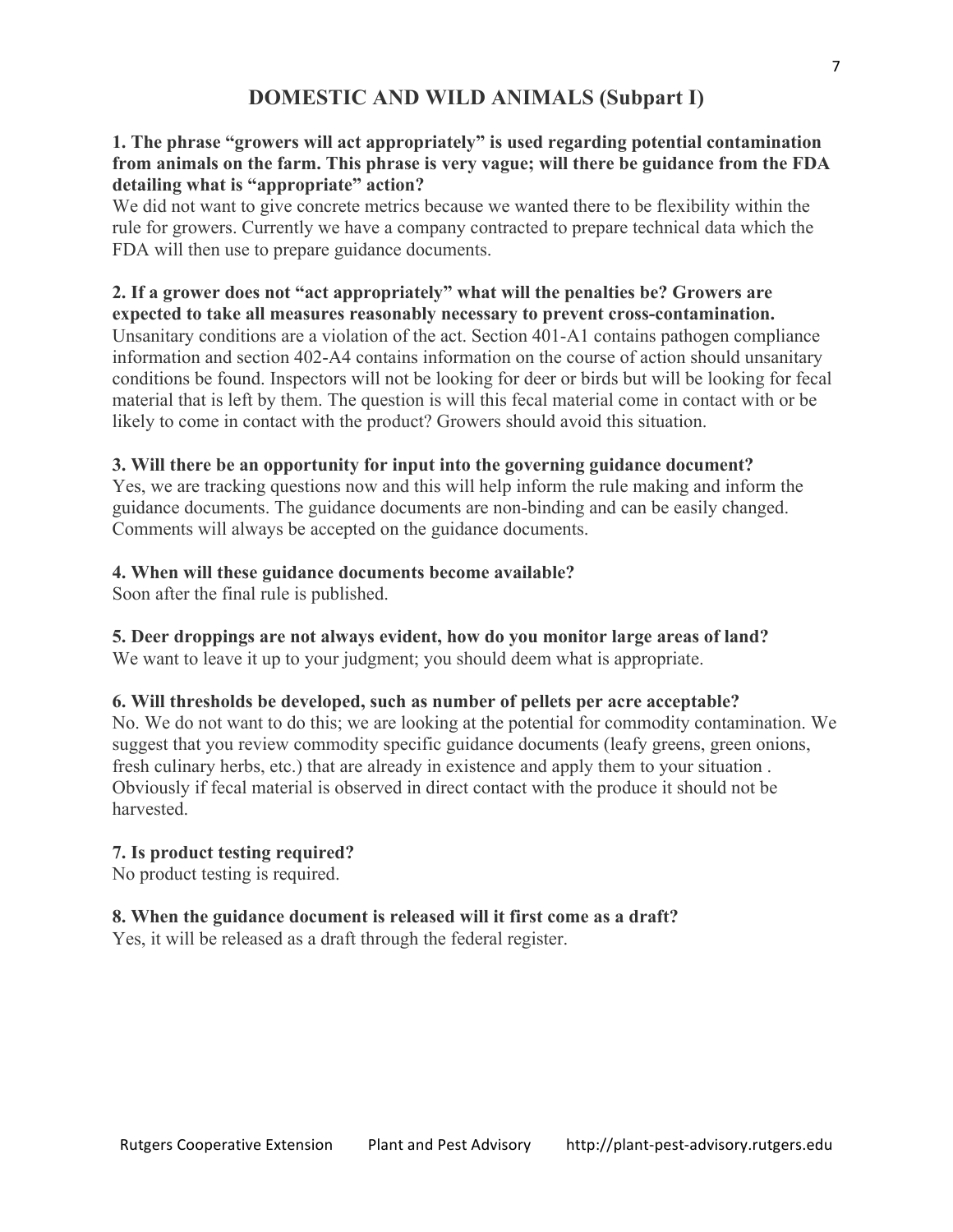# **GROWING, HARVESTING, PACKING AND HOLDING OF PRODUCE (Subpart K)**

#### **1. Will growers be expected to use food grade containers?**

Containers do not have to be food grade. Wooden containers and canvas bags are acceptable but they must be sanitary.

#### **2. Wood is difficult to sanitize.**

Wood does not have to be sanitized but it does need to be sanitary.

#### **3. How do you define sanitary in regards to wood?**

Sanitary wood would be wood that is likely to not contribute to contamination.

#### **4. Can galvanized metal buckets be used for harvest?**

Yes, they need to be clean and sanitary.

#### **5. What regulations do the sanitizers fall under?**

Sanitizers used on surfaces and in water need to contain an EPA pesticide label, and they must be used according to that labels directions. If the sanitizer is going to be used to kill microbes (on fruit, on surfaces etc.) then it must have a label that specifies that use.

## **6. Would trimming lettuce cause a farm to fall under the definition of a facility? What does this mean for this farm/facility?**

Typical trimming of produce (removing outer leaves) does not cause a farm to fall under the category of a facility. When the actual raw agricultural commodity is cut (trimming ends of green onions to be uniform in length etc.) that activity would cause a farm to fall under "facility" and therefore the preventative control rules. More information on the preventative control rules can be found at the FDA FSMA website. FDA would like comments related to trimming as a general practice at or after harvest for specific commodities.

### **7. Would a seasonal open air packing facility, with a wood floor, canopy overhead and a dunk tank and cooler below be acceptable?**

Yes, as long as the facility is not a source of contamination.

### **8. Does the requirement to keep produce contact containers/surfaces clean during the season apply to the off-season?**

No. The containers should be clean when taken out of storage and if they are not, appropriate measures should be taken to clean them or discard them. Measures should be taken to exclude pests from storage areas during the entire year.

#### **9. Food Hubs often have store fronts which sell fresh produce as well as trim and package items for sale. Does this fall under the preventative controls rule?**

No, the food hub would be considered a retail establishment and would need to comply with the state's food code.

#### **10. Can boxes be reused?**

Yes, as long as they are not a source of contamination.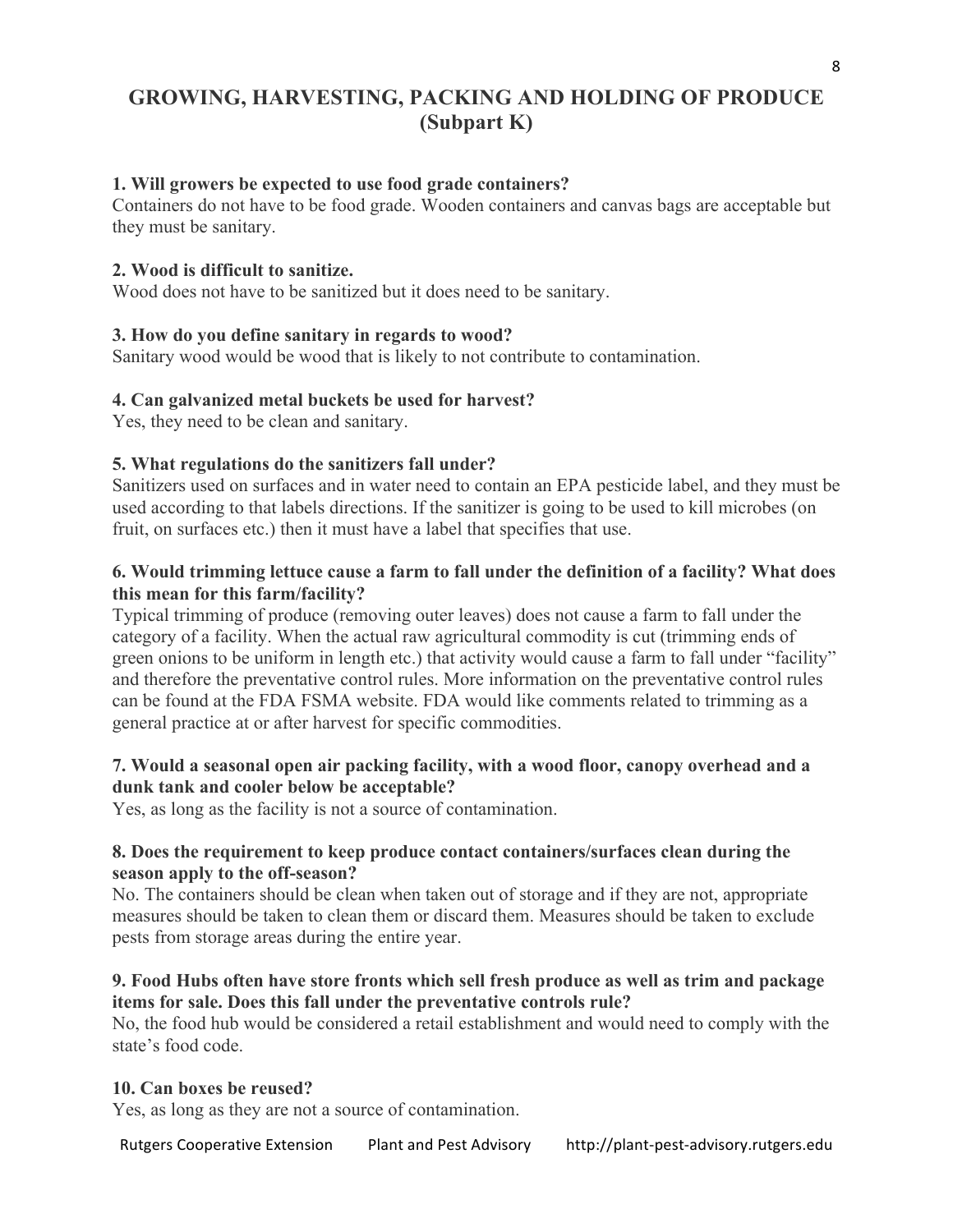#### **11. How does the rule apply to ladders used in orchard harvests?**

Ladders should be clean and sanitary. Could they become a source of contamination in the way that they are used? Workers should be trained on how to avoid cross-contamination.

#### **12. Page 3568 includes the statement that hands that contact produce must be free of microbial contaminants. This statement is impossible.**

Yes, this is a word choice error and should read that hands must be free of pathogens.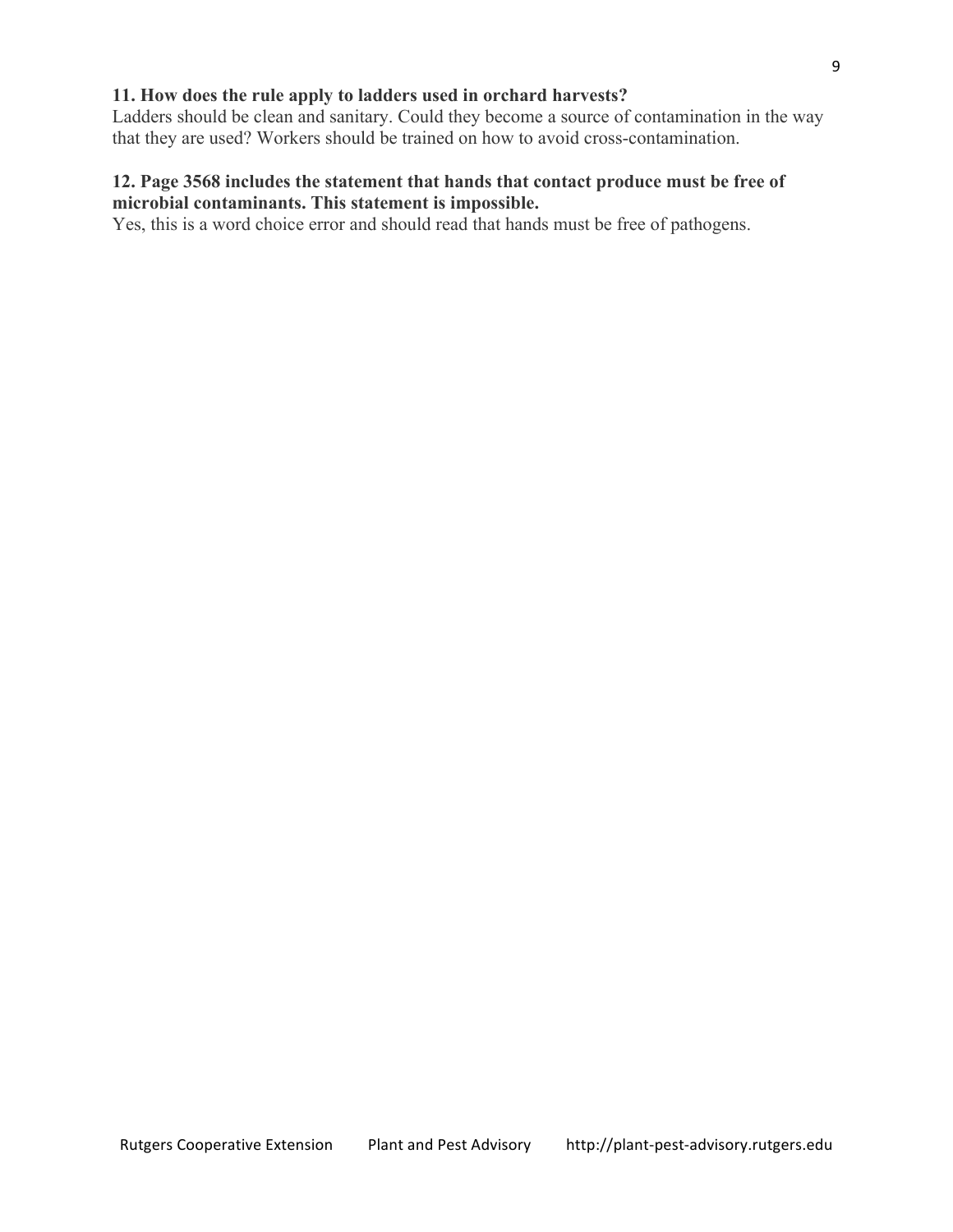# **EQUIPMENT, TOOLS, BUILDINGS AND SANITATION (Subpart L)**

#### **1. Are cats permitted in packing houses? They serve as effective rodent control.**

There is no rule that cats cannot be used for rodent control but you must consider the potential for contamination of product or product contact surfaces by the cat.

## **2. Where does OSHA come into play with the Food Safety Modernization Act?**

The FDA used 29CFR (OSHA standards) as guidance for toilets and handwashing stations. However, the rule is not exactly the same as OSHA.

### **3. Is a household toilet facility OK if it is in compliance with OSHA regulations?**

Yes, that is OK, but it should be supplied with soap, single use paper towels, toilet paper and a trash can. Cloth towels should not be used.

### **4. Are cement floors required in a packing house?**

No

### **5. Should hand washing stations be located inside of a portable toilet?**

Yes they should but it is not mandated. FDA would like comments on whether the handwashing station should be located outside the portable toilet.

### **6. What guidance is given regarding rodents?**

The FDA wanted to take a holistic approach with rodent control, so that growers can take care of problems as they occur. No specifics are given as to the methods of rodent control so that it can work with existing systems already in place.

# **7. Are there specifics on how to clean equipment in a packing shed?**

The goal is to prevent contamination of product and product contact surfaces. Guidance will be coming on this topic after the final rule is written.

# **8. Are instruments required for testing to determine how clean equipment is maintained?**

No testing is required.

#### **9. Do wooden tables need to be sanitized?**

Wooden bins, tables etc. need to be sanitary not sanitized.

#### **10. How about wood surfaces where produce is cut or packed?**

Product contact surfaces must be sanitized – how an operation gets to that point is up to them.

# **11.When picking buckets are emptied, cleaned and returned to the field how should they be transported (upside down on the wagon, right side up, stacked)?**

The grower must consider the likelihood of contamination and reduce that likelihood.

# **12. What is recommended for the disposal of grey water from a hand washing station?**

The rule states that it should be disposed of in a way that prevents it from becoming a potential contaminant.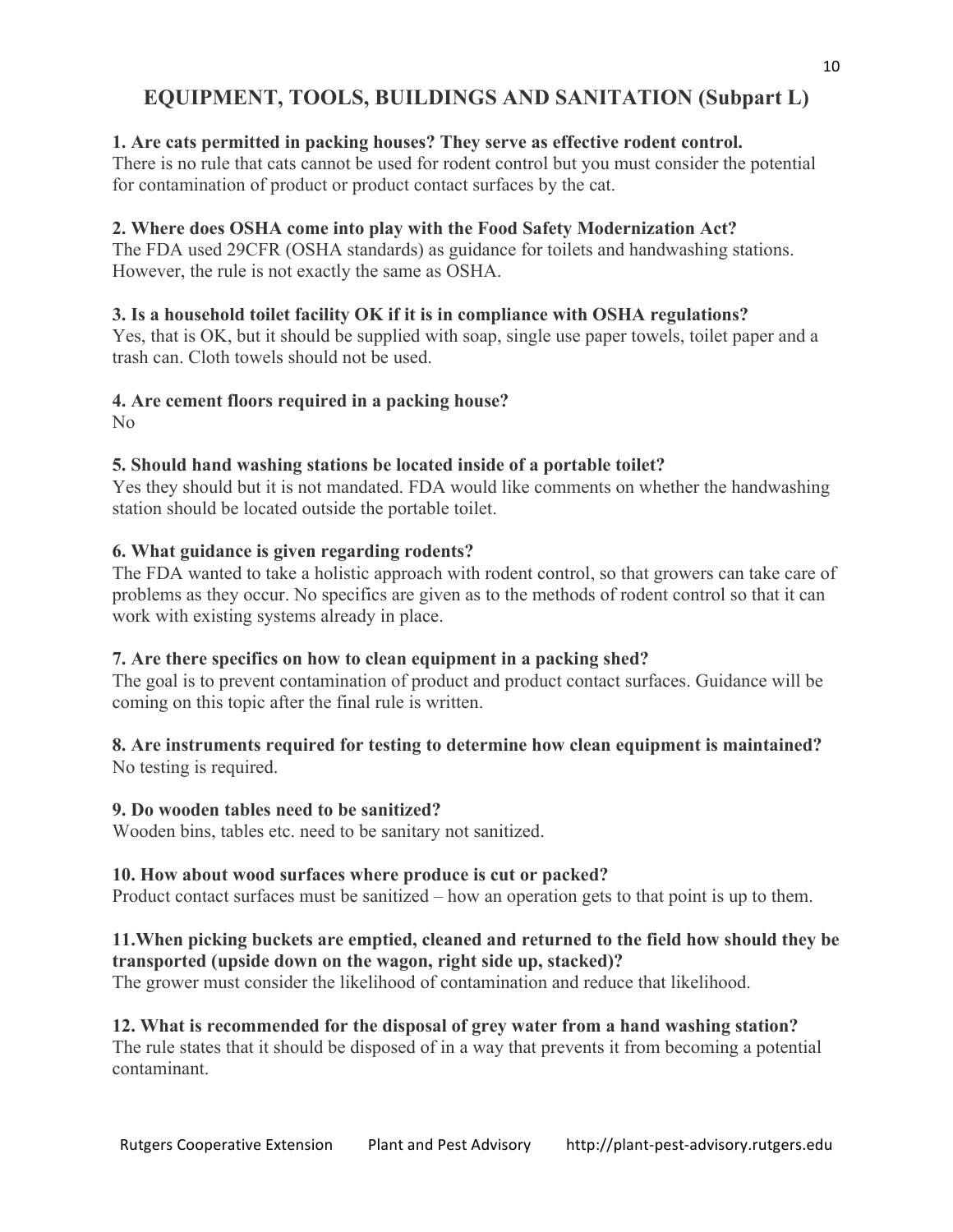# **13. What pest control methods are required for packing sheds that are not fully enclosed or enclosed at all.**

Measures should be taken to prevent pests from becoming established. These areas should be monitored and if pests are noticed they should be removed and prevented from posing additional problems.

# **14. Can harvest bins be stored in the field overnight?**

Yes, measures should be taken to prevent contamination such as covering the bins. Bins should be inspected before their use and not used if contamination is evident.

# **15. How stringent is the rule regarding seams of equipment or tools?**

Seams should be smoothly bonded or maintained so that they do not pose a contamination risk. In older equipment retrofits may be required.

### **16. Alternative methods are discussed repeatedly in the rule, and during the last Q&A it was suggested that alternative methods would be applied to groups. Can alternative methods be applied to individual growers?**

Alternative methods are appropriate for groups as well as individuals provided they are science based.

# **17. Vegetable washers often have brushes or sponges that are tough to take apart and clean, what should be considered in this situation?**

The FDA would like comments on specific washing practices and equipment. Close attention should be paid to the equipment used for washing produce to determine the potential for it to contaminate produce.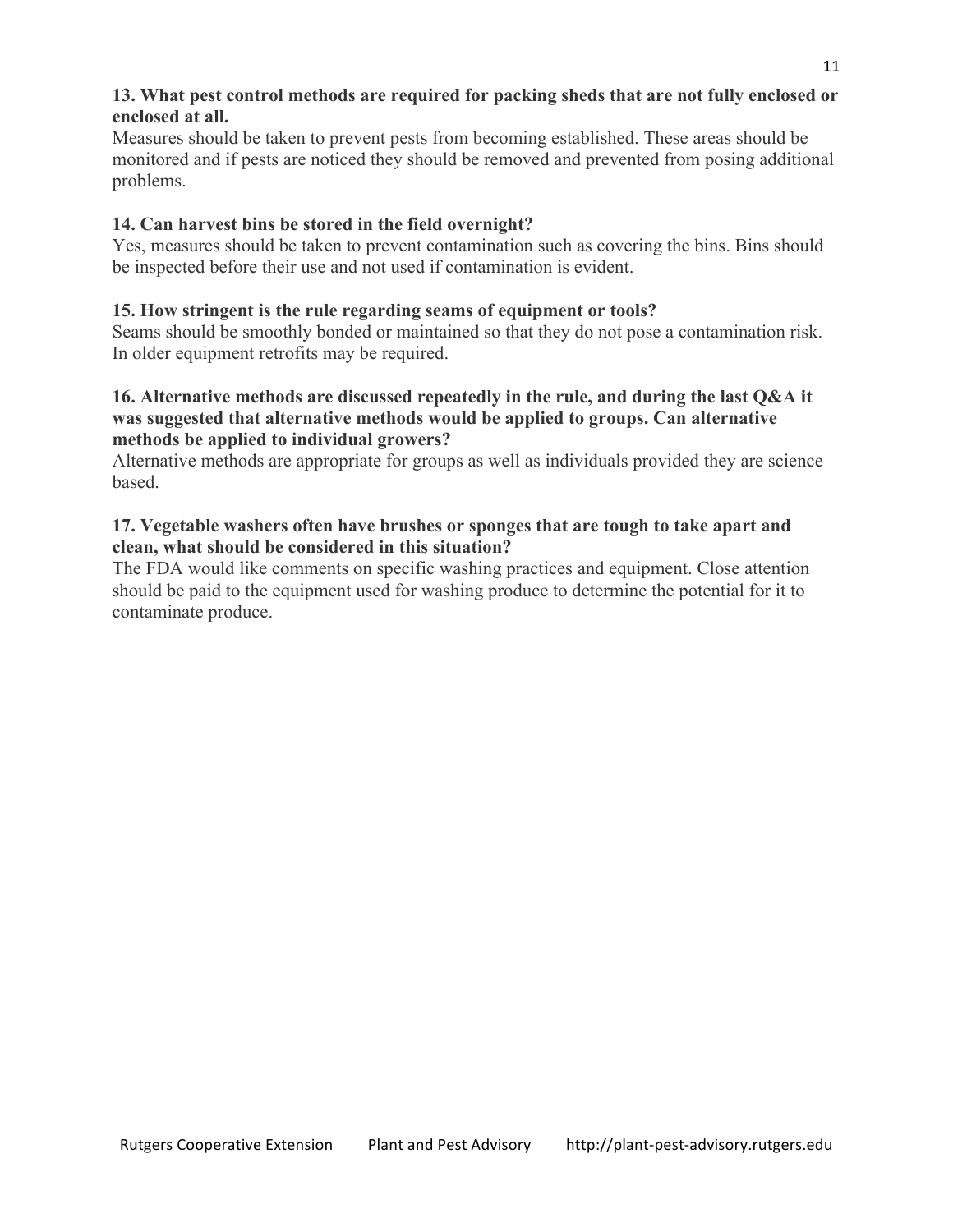# **HEALTH, HYGIENE AND TRAINING FOR WORKERS (Subpart D)**

## **1. In the case of farms who sell entire fields of produce, pre-harvest, who is responsible for food safety?**

If the ownership of the product in the field changes hands then the responsibility from that point forward belongs to the new owner. Just because the ownership of the crop transferred does not absolve the previous owners responsibility for the field production when it was under their ownership.

### **2. What constitutes a visitor? Would a sales rep be considered a visitor?**

Any person other than personnel is considered a visitor. There is no set time limitation to designate who is a visitor. Growers should consider the potential for contamination from any visitors to the farm.

## **3. Will testing workers, now or in the future, for asymptomatic diseases be a part of this ruling?**

No

### **4. Is there a recommendation as to the type of soap used in hand washing?**

No, soap is the minimum requirement.

### **5. Is warm water required for hand washing?**

No, there is no temperature requirement.

#### **6. When work crews are hired to work on a farm, who is responsible for their food safety training?**

The company that manages the work crew is responsible for worker food safety training, not the farm. The farm should obtain documentation from the work crew company to verify worker food safety training.

#### **7. What is the requirement for holding onto worker health and hygiene documentation and records?**

A minimum of two years past the date of creation.

#### **8. How strict is the rule regarding eating in the field?**

The rule does not cover this specifically, but is covered by hygienic practices and will be a focus of guidance documents.

#### **9. Does eating constitute a break?**

Yes. Farm workers must wash their hands after any type of break.

#### **10. Is alcohol based sanitizer acceptable?**

No, soiled hands prevent the effectiveness of alcohol based sanitizers. Hand washing has been proven to be much more effective.

#### **11. Can break areas be a separate area, but not necessarily walled off?**

Yes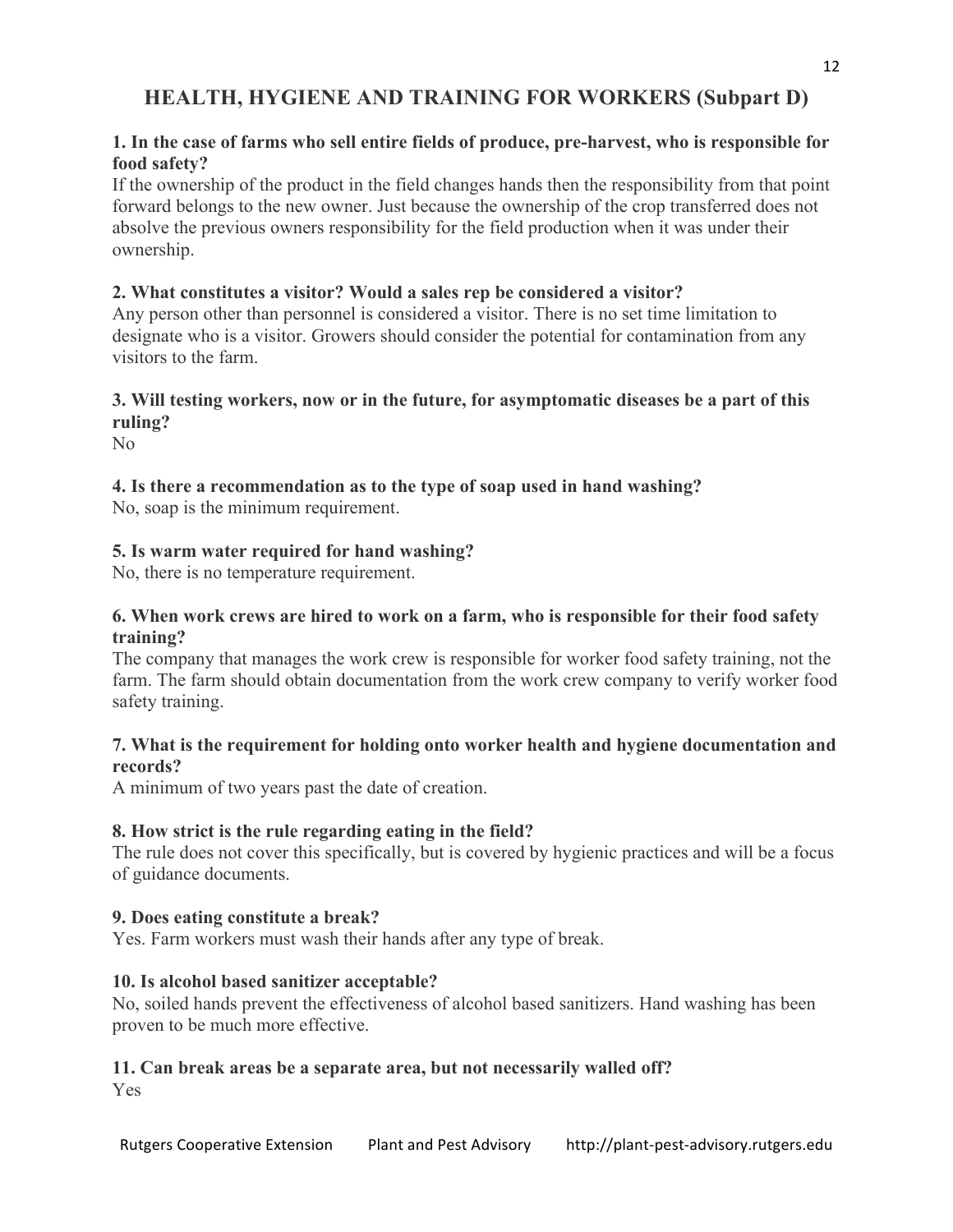# **RECORDS, COMPLIANCE AND ENFORCEMENT (Subpart M)**

# **1. Do lot numbers need to stay the same from supplier to supplier? Currently each supplier assigns its own lot number to a box, can this still occur?**

Yes, changing the lot number is OK. Each supplier will need to keep records of what they received and the information that they assigned to each box. There needs to be a way to trace product back and forth one step.

# **2. Small growers do not want their name and address publicized. How will the traceability rule impact small growers and displaying the farms physical location?**

The traceability rule is not yet written, growers are encouraged to comment on how advertising the farms physical location (as a part of the labeling rule affecting both FSMA qualified and nonqualified farms).

# **3. If the FDA removes the exemption status of a farm how does that farm obtain that exemption status once again?**

The FDA will treat this situation on a case by case basis. FSMA includes an appeals process (section 112.204b, 05, 06, and 07). Growers who are exempt are not required to keep the records that farms who are not exempt must keep. Should an exempt farm become non-exempt they will be expected to start keeping the required records at that point.

# **4. What will be expected of farms going through an appeals process?**

Growers will want to show any records that they have kept and would want to show the FDA how they have been complying with Good Agricultural Practices and FSMA. Visually showing the FDA investigator your practices is acceptable. Offering the timeframe that records could be produced is also advised.

# **5. How can variances be used appropriately?**

Variances are appropriate for specific regions that have an economic hindrance for compliance. This can apply to individual regions, foreign governments, and states. Alternative methods are very different than variances. Page 3642 section 112.171 details who may request a variance.

# **6. What are the penalties for growers who should comply but do not?**

There are many steps between the FDA coming onto a farm and the act of shutting that farm down. The FDA has the authority of shutting a farm down if they are found to be producing adulterated product. When an FDA inspection takes place there will be the opportunity for a farm to put corrective actions into place. Growers will need to show the investigator what will be done in that corrective action and will have 15 days to reply to the FDA in writing as to the actions put into place.

### **7. During a National Organic Program inspection the inspector is not permitted to have dialog with the grower about non-compliance. Is this true also for FSMA?**

No, the investigator can share information that is available in guidance documents with the grower.